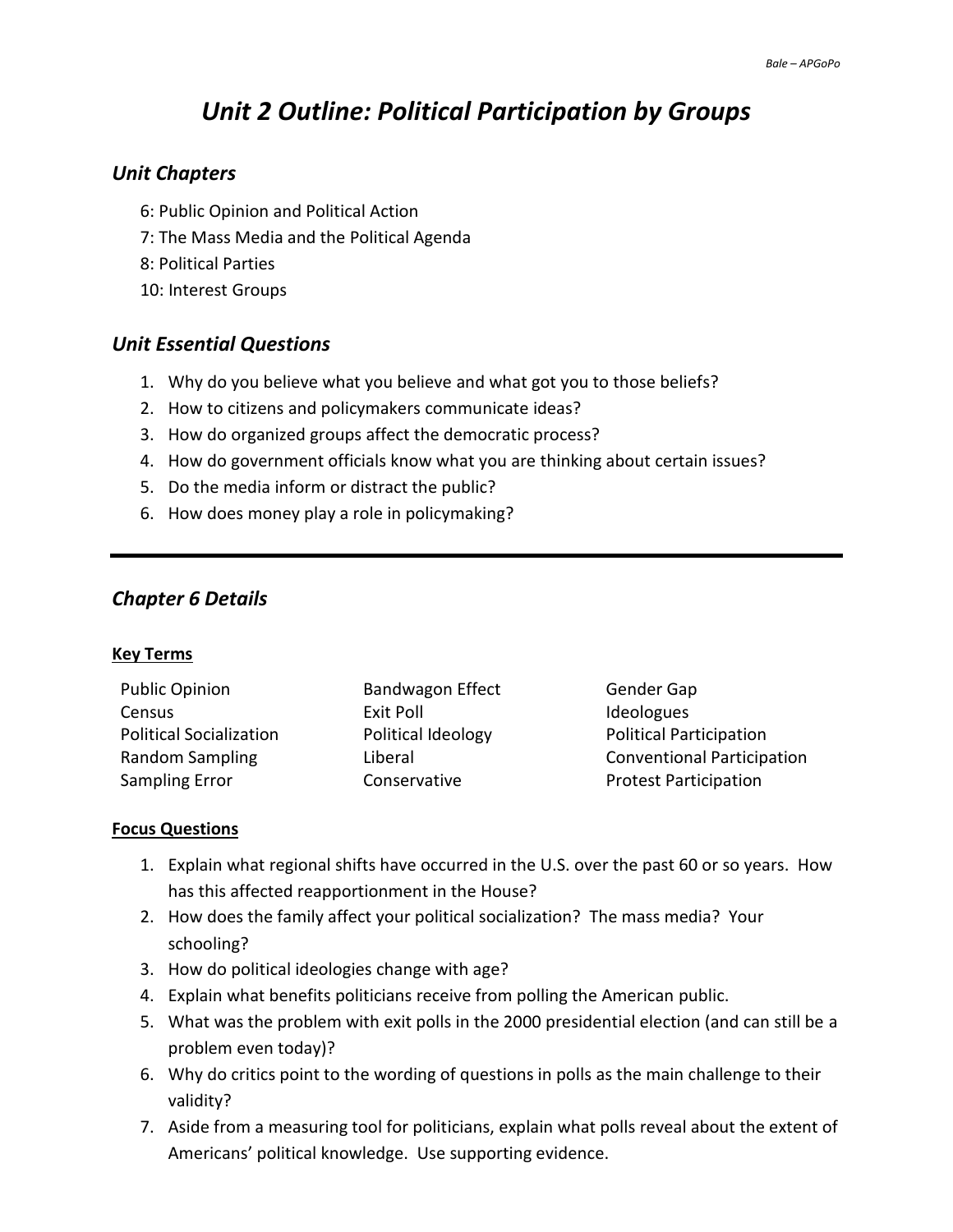8. Looking at Table 6.3, who tends to be more liberal and conservative by each of the following: sex, age, race, income level, and religion? Why do you think that is in each case?

# *Chapter 7 Details*

#### **Key Terms**

Mass Media "Feeding Frenzy" News Leak (Trial Balloon) Media Event Print Media Sound Bite 7 Principles of Reagan's News Broadcast Media Media Bias Management Spin (define beyond text) Narrowcasting

- 1. How does the mass media serve as a linkage institution in politics?
- 2. Which constitutional amendment (specific clause) secures the right of the media to serve a linkage institution in American politics?
- 3. Explain briefly how Vietnam and the Watergate scandal changed press coverage of the government to this day?
- 4. Why has investigative journalism contributed to public cynicism about American politics? What do Thomas Patterson and James Fallows say about this?
- 5. How does narrowcasting contribute to the political ignorance of the public?
- 6. Why is the symbiotic relationship between reporters and their sources so important to the maintenance of good government?
- 7. If sound bites allow more news moments to be presented in a given program, why is there such criticism of them? More news is better, right?
- 8. What is the predominant bias in how news is covered, according to the text?
- **9.** How does the mass media fulfill the agenda setting role in politics? Include policy entrepreneurs in your answer.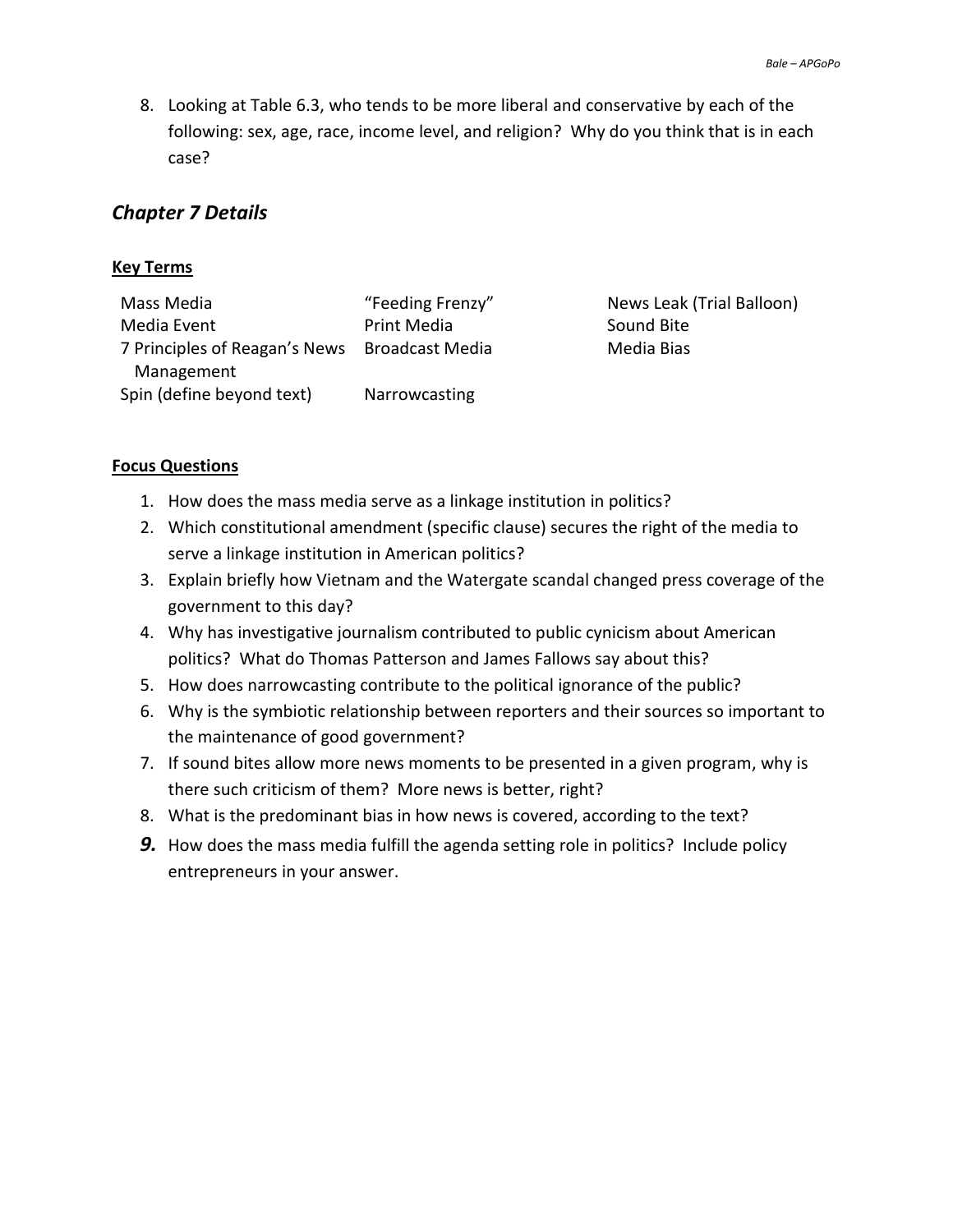# *Chapter 8 Details*

#### **Key Terms**

| <b>Political Party</b>        |
|-------------------------------|
| <b>Rational Choice Theory</b> |
| Party Identification          |
| Party in the Electorate       |
| Party Organization            |
| Party in Government           |
| Party Machine                 |

Open Primary **Divided Government Blanket Primary Party Dealignment National Convention Third Party Critical Election** Party Platform Party Realignment

**Closed Primary New Deal Coalition** 

- 1. Explain the five basic functions of political parties.
- 2. How do political parties fulfill the role of a linkage institution in American politics?
- 3. How did party machines organize (or perhaps coerce) the vote in local (city) elections historically? What factors led to the rise of machines? Why is it no longer a factor in party organization today?
- 4. Why are party platforms a good predictor of policy implementation?
- 5. The Constitution makes no mention of political parties. When and how did they first develop? Would the founding fathers be pleased or upset at the creation of political parties?
- 6. We can look at the New Deal Coalition as the most significant party realignment of the 20<sup>th</sup> Century. How did it develop and who composed its ranks?
- 7. Why do you think party dealignment makes it harder for one party to gain control of government?
- 8. Describe how a strong third party might play a "spoiler role" in an election by "sending a message" to the two major parties?
- 9. Which constitutional amendment (specific clause) protects political parties' role as a linkage institution between citizens and the government?